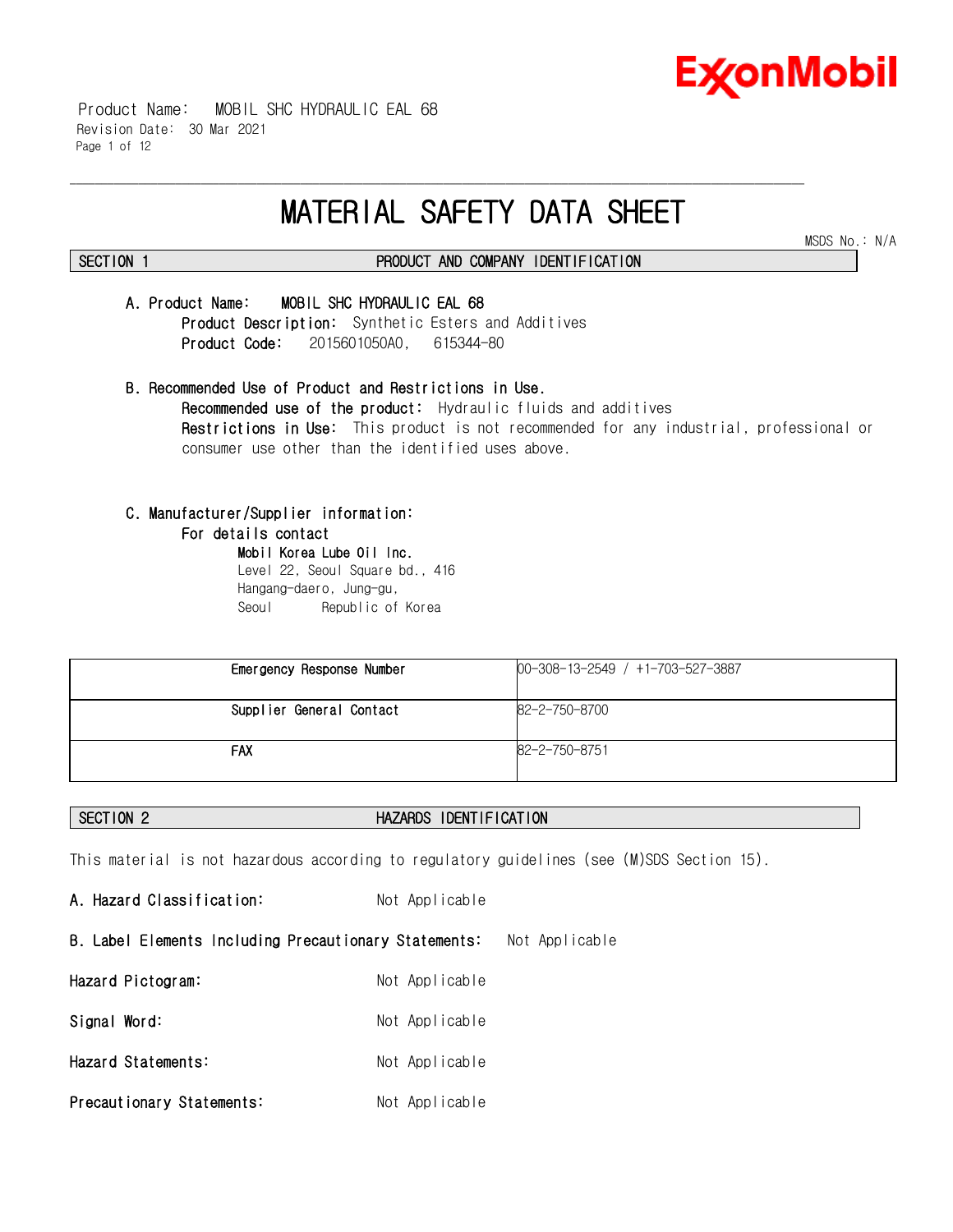

 Product Name: MOBIL SHC HYDRAULIC EAL 68 Revision Date: 30 Mar 2021 Page 2 of 12

# **C. Other Hazards Which Are Not Included In The Classification Criteria**

### **Physical / Chemical Hazards**

No significant hazards.

### **Health Hazards**

 High-pressure injection under skin may cause serious damage. Excessive exposure may result in eye, skin, or respiratory irritation.

\_\_\_\_\_\_\_\_\_\_\_\_\_\_\_\_\_\_\_\_\_\_\_\_\_\_\_\_\_\_\_\_\_\_\_\_\_\_\_\_\_\_\_\_\_\_\_\_\_\_\_\_\_\_\_\_\_\_\_\_\_\_\_\_\_\_\_\_\_\_\_\_\_\_\_\_\_\_\_\_\_\_\_\_\_\_\_\_\_\_\_\_\_\_\_\_\_\_\_\_\_\_\_\_\_\_\_\_\_\_\_\_\_\_\_\_\_\_

### **Environmental Hazards**

No significant hazards.

| NFPA Hazard ID: | Health: | Flammability: | Reactivity: 0 |  |
|-----------------|---------|---------------|---------------|--|
| HMIS Hazard ID: | Health: | Flammability: | Reactivity: 0 |  |

**NOTE:** This material should not be used for any other purpose than the intended use in Section 1 without expert advice. Health studies have shown that chemical exposure may cause potential human health risks which may vary from person to person.

# **SECTION 3 COMPOSITION / INFORMATION ON INGREDIENTS**

This material is defined as a mixture.

# **No Hazardous Substance(s) or Complex Substance(s) required for disclosure.**

\* All concentrations are percent by weight unless material is a gas. Gas concentrations are in percent by volume.

**SECTION 4 FIRST AID MEASURES**

### **A. Eye Contact**

Flush thoroughly with water. If irritation occurs, get medical assistance.

### **B. Skin Contact**

Wash contact areas with soap and water. If product is injected into or under the skin, or into any part of the body, regardless of the appearance of the wound or its size, the individual should be evaluated immediately by a physician as a surgical emergency. Even though initial symptoms from high pressure injection may be minimal or absent, early surgical treatment within the first few hours may significantly reduce the ultimate extent of injury.

# **C. Inhalation**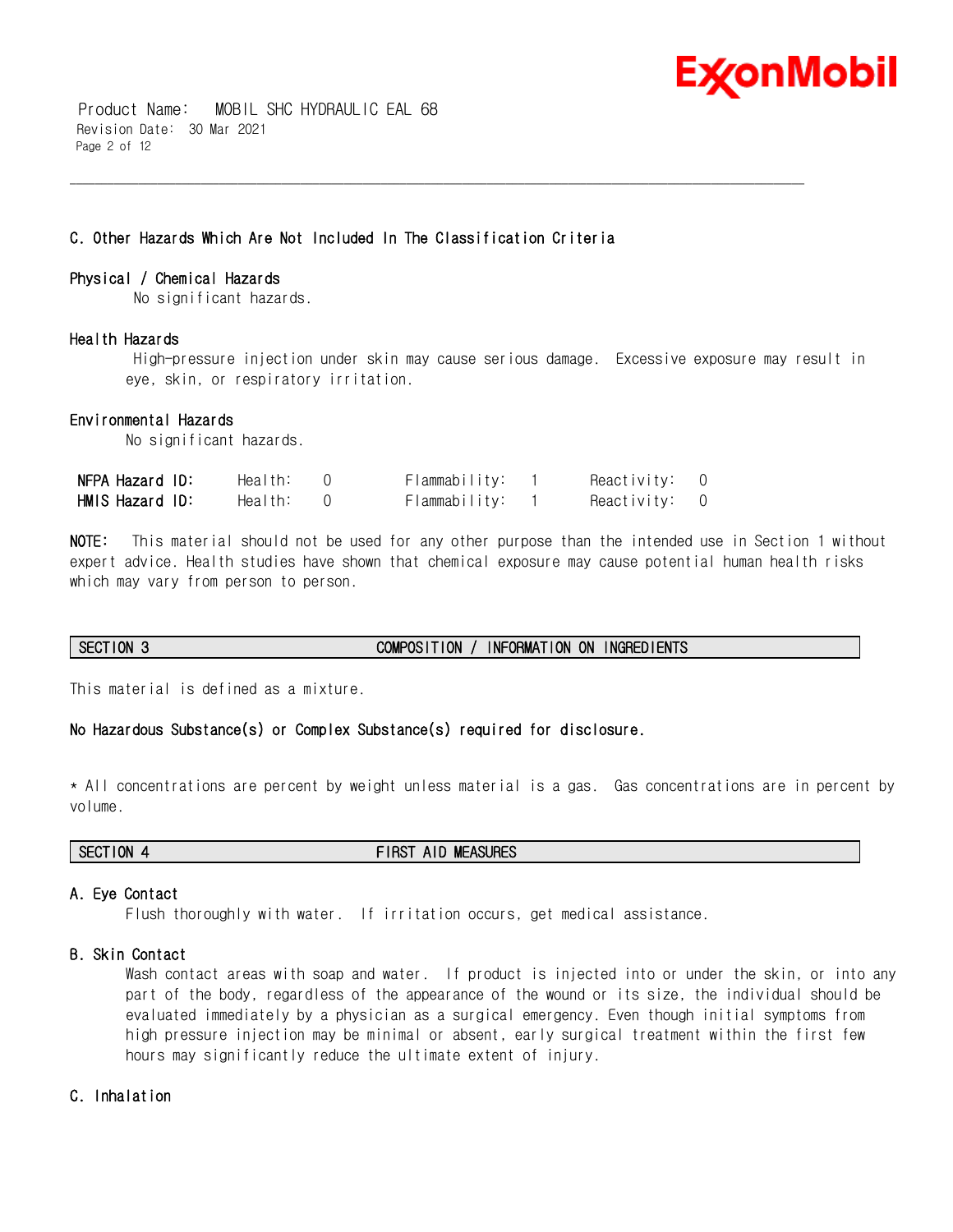

 Product Name: MOBIL SHC HYDRAULIC EAL 68 Revision Date: 30 Mar 2021 Page 3 of 12

> Remove from further exposure. For those providing assistance, avoid exposure to yourself or others. Use adequate respiratory protection. If respiratory irritation, dizziness, nausea, or unconsciousness occurs, seek immediate medical assistance. If breathing has stopped, assist ventilation with a mechanical device or use mouth-to-mouth resuscitation.

### **D. Ingestion**

First aid is normally not required. Seek medical attention if discomfort occurs.

\_\_\_\_\_\_\_\_\_\_\_\_\_\_\_\_\_\_\_\_\_\_\_\_\_\_\_\_\_\_\_\_\_\_\_\_\_\_\_\_\_\_\_\_\_\_\_\_\_\_\_\_\_\_\_\_\_\_\_\_\_\_\_\_\_\_\_\_\_\_\_\_\_\_\_\_\_\_\_\_\_\_\_\_\_\_\_\_\_\_\_\_\_\_\_\_\_\_\_\_\_\_\_\_\_\_\_\_\_\_\_\_\_\_\_\_\_\_

### **E. Other note to physician**

None

# **Acute and Delayed Symptoms/Effects**

See Toxicological Section

### **Pre-existing Medical Conditions Which May Be Aggravated By Exposure**

None.

# **SECTION 5 FIRE FIGHTING MEASURES**

### **Flammability Properties**

**Flash Point [Method]:** 275°C (527°F) [ ASTM D-92] **Autoignition Temperature:** N/D **Flammable Limits (Approximate volume % in air):** LEL: 0.9 UEL: 7.0 [Estimated]

### **A. Suitable (and Unsuitable) Extinguishing Media**

**Appropriate Extinguishing Media:** Use water fog, foam, dry chemical or carbon dioxide (CO2) to extinguish flames.

**Inappropriate Extinguishing Media:** Straight Streams of Water

# **B. Specific Hazards arising from the Chemical**

**Unusual Fire Hazards:** Pressurized mists may form a flammable mixture.

**Hazardous Combustion Products:** Aldehydes, Incomplete combustion products, Oxides of carbon, Smoke, Fume, Sulfur oxides

# **C. Special Protective Equipment and Precautions for Fire-fighters**

Evacuate area. Prevent runoff from fire control or dilution from entering streams, sewers, or drinking water supply. Firefighters should use standard protective equipment and in enclosed spaces, self-contained breathing apparatus (SCBA). Use water spray to cool fire exposed surfaces and to protect personnel.

### **SECTION 6 ACCIDENTAL RELEASE MEASURES**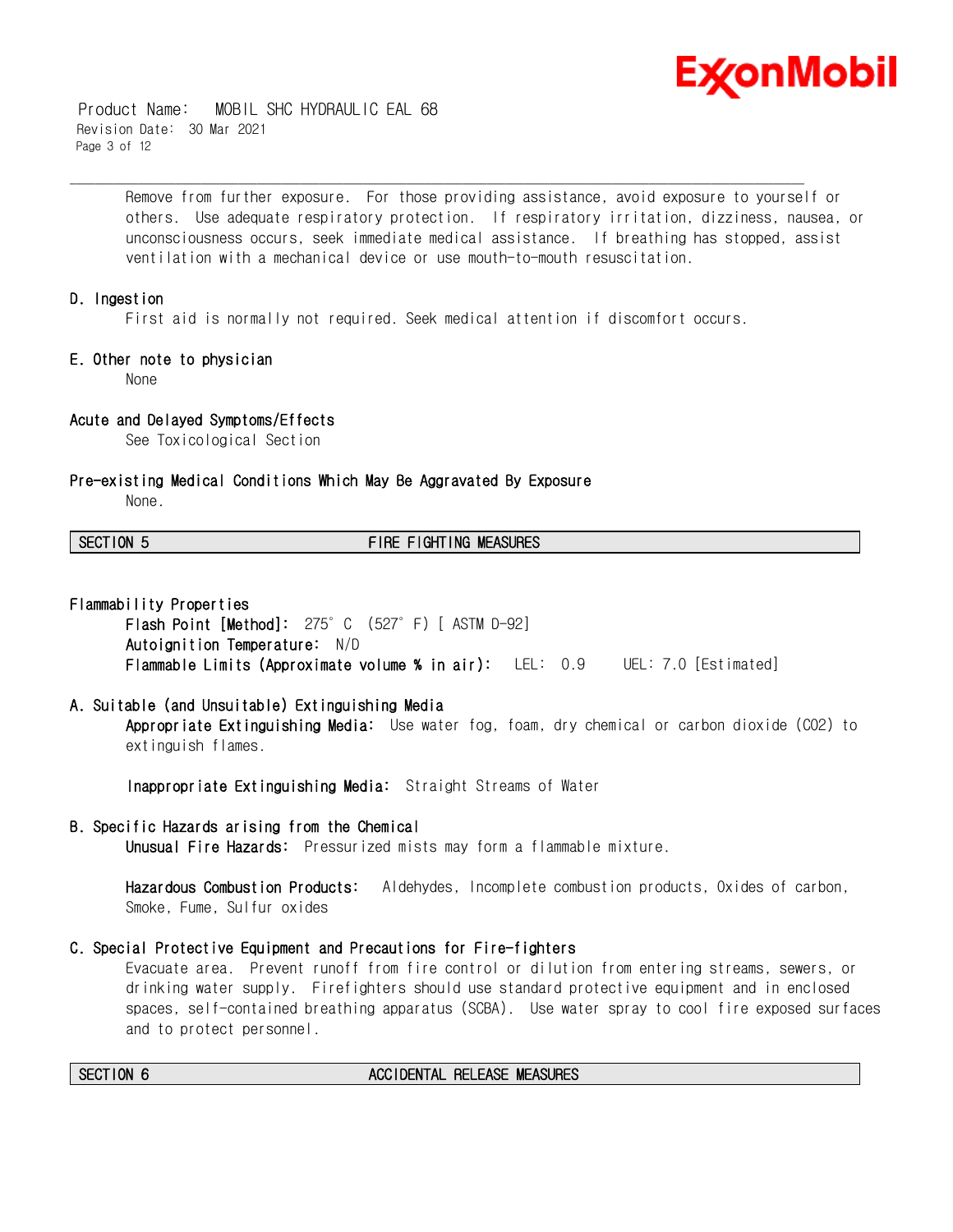

 Product Name: MOBIL SHC HYDRAULIC EAL 68 Revision Date: 30 Mar 2021 Page 4 of 12

### **A. Personal Precautions and Protective Equipment**

Avoid contact with spilled material. See Section 5 for fire fighting information. See the Hazard Identification Section for Significant Hazards. See Section 4 for First Aid Advice. See Section 8 for advice on the minimum requirements for personal protective equipment. Additional protective measures may be necessary, depending on the specific circumstances and/or the expert judgment of the emergency responders.

\_\_\_\_\_\_\_\_\_\_\_\_\_\_\_\_\_\_\_\_\_\_\_\_\_\_\_\_\_\_\_\_\_\_\_\_\_\_\_\_\_\_\_\_\_\_\_\_\_\_\_\_\_\_\_\_\_\_\_\_\_\_\_\_\_\_\_\_\_\_\_\_\_\_\_\_\_\_\_\_\_\_\_\_\_\_\_\_\_\_\_\_\_\_\_\_\_\_\_\_\_\_\_\_\_\_\_\_\_\_\_\_\_\_\_\_\_\_

# **B. Environmental Precautions and Protective Procedure**

In the event of a spill or accidental release, notify relevant authorities in accordance with all applicable regulations.

Large Spills: Dike far ahead of liquid spill for later recovery and disposal. Prevent entry into waterways, sewers, basements or confined areas.

### **C. Methods and Materials for Containment and Cleaning Up**

**Land Spill:** Stop leak if you can do it without risk. Recover by pumping or with suitable absorbent.

**Water Spill:** Stop leak if you can do it without risk. Confine the spill immediately with booms. Warn other shipping. Remove from the surface by skimming or with suitable absorbents. Seek the advice of a specialist before using dispersants.

Water spill and land spill recommendations are based on the most likely spill scenario for this material; however, geographic conditions, wind, temperature, (and in the case of a water spill) wave and current direction and speed may greatly influence the appropriate action to be taken. For this reason, local experts should be consulted. Note: Local regulations may prescribe or limit action to be taken.

### **SECTION 7 HANDLING AND STORAGE**

# **A. Precautions for Safe Handling**

 Prevent small spills and leakage to avoid slip hazard. Material can accumulate static charges which may cause an electrical spark (ignition source). When the material is handled in bulk, an electrical spark could ignite any flammable vapors from liquids or residues that may be present (e.g., during switch-loading operations). Use proper bonding and/or ground procedures. However, bonding and grounds may not eliminate the hazard from static accumulation. Consult local applicable standards for guidance. Additional references include American Petroleum Institute 2003 (Protection Against Ignitions Arising out of Static, Lightning and Stray Currents) or National Fire Protection Agency 77 (Recommended Practice on Static Electricity) or CENELEC CLC/TR 50404 (Electrostatics - Code of practice for the avoidance of hazards due to static electricity).

**Static Accumulator:** This material is a static accumulator.

# **B. Conditions for Safe Storage**

 The type of container used to store the material may affect static accumulation and dissipation. Do not store in open or unlabelled containers.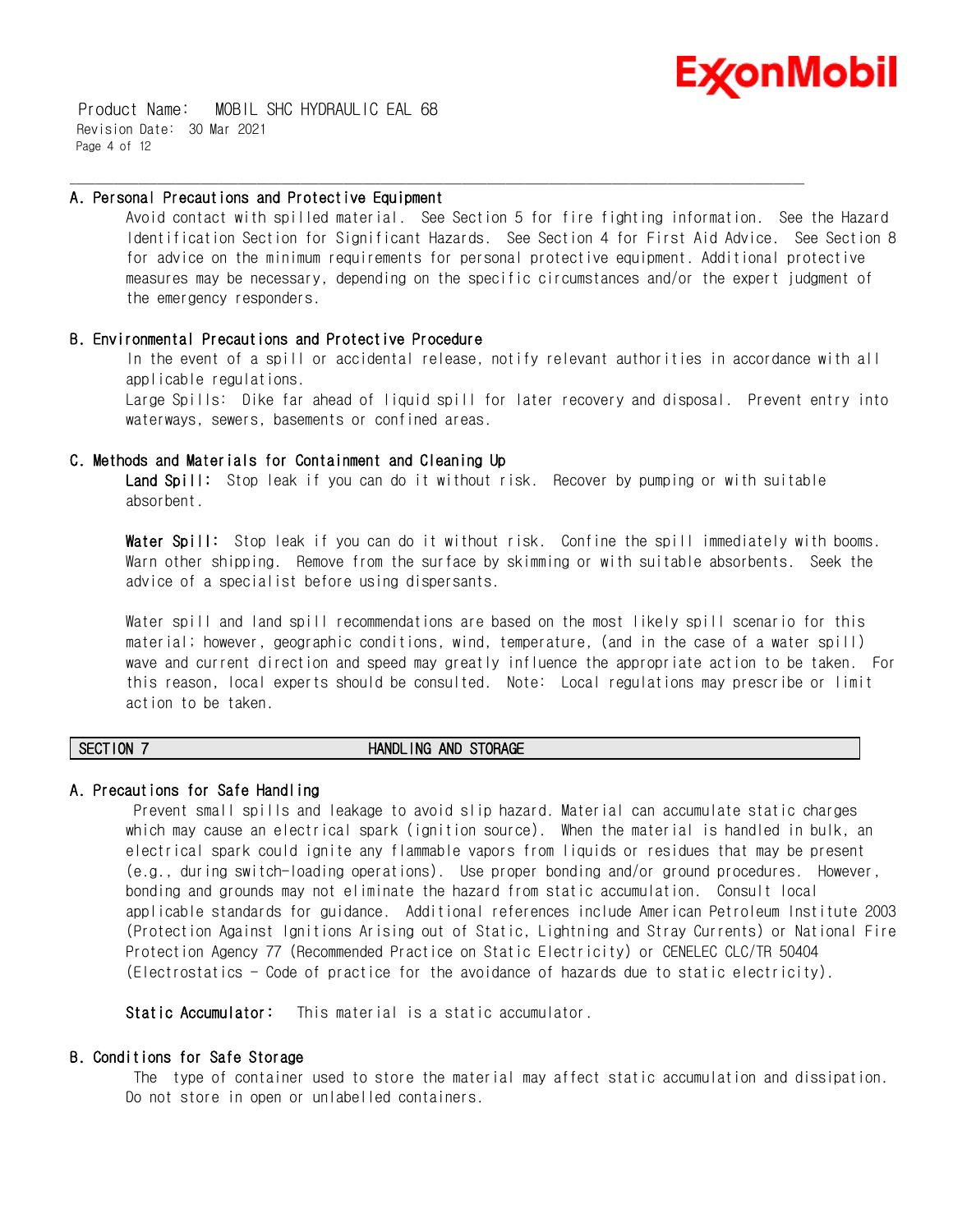

 Product Name: MOBIL SHC HYDRAULIC EAL 68 Revision Date: 30 Mar 2021 Page 5 of 12

### **SECTION 8 EXPOSURE CONTROLS AND PERSONAL PROTECTION**

\_\_\_\_\_\_\_\_\_\_\_\_\_\_\_\_\_\_\_\_\_\_\_\_\_\_\_\_\_\_\_\_\_\_\_\_\_\_\_\_\_\_\_\_\_\_\_\_\_\_\_\_\_\_\_\_\_\_\_\_\_\_\_\_\_\_\_\_\_\_\_\_\_\_\_\_\_\_\_\_\_\_\_\_\_\_\_\_\_\_\_\_\_\_\_\_\_\_\_\_\_\_\_\_\_\_\_\_\_\_\_\_\_\_\_\_\_\_

# **A. Exposure Limit Values, Biological Limit Values**

No biological limits allocated.

# **B. Appropriate Engineering Controls**

The level of protection and types of controls necessary will vary depending upon potential exposure conditions. Control measures to consider: No special requirements under ordinary conditions of use and with adequate ventilation.

# **C. Personal Protective Equipment**

Personal protective equipment selections vary based on potential exposure conditions such as applications, handling practices, concentration and ventilation. Information on the selection of protective equipment for use with this material, as provided below, is based upon intended, normal usage.

**Respiratory Protection:** If engineering controls do not maintain airborne contaminant concentrations at a level which is adequate to protect worker health, an approved respirator may be appropriate. Respirator selection, use, and maintenance must be in accordance with regulatory requirements, if applicable. Types of respirators to be considered for this material include: No special requirements under ordinary conditions of use and with adequate ventilation. Particulate

For high airborne concentrations, use an approved supplied-air respirator, operated in positive pressure mode. Supplied air respirators with an escape bottle may be appropriate when oxygen levels are inadequate, gas/vapor warning properties are poor, or if air purifying filter capacity/rating may be exceeded.

**Eye Protection:** If contact is likely, safety glasses with side shields are recommended.

**Hand Protection:** Any specific glove information provided is based on published literature and glove manufacturer data. Glove suitability and breakthrough time will differ depending on the specific use conditions. Contact the glove manufacturer for specific advice on glove selection and breakthrough times for your use conditions. Inspect and replace worn or damaged gloves. The types of gloves to be considered for this material include:

No protection is ordinarily required under normal conditions of use. Nitrile,Viton

**Skin and Body Protection:** Any specific clothing information provided is based on published literature or manufacturer data. The types of clothing to be considered for this material include: No skin protection is ordinarily required under normal conditions of use. In accordance with good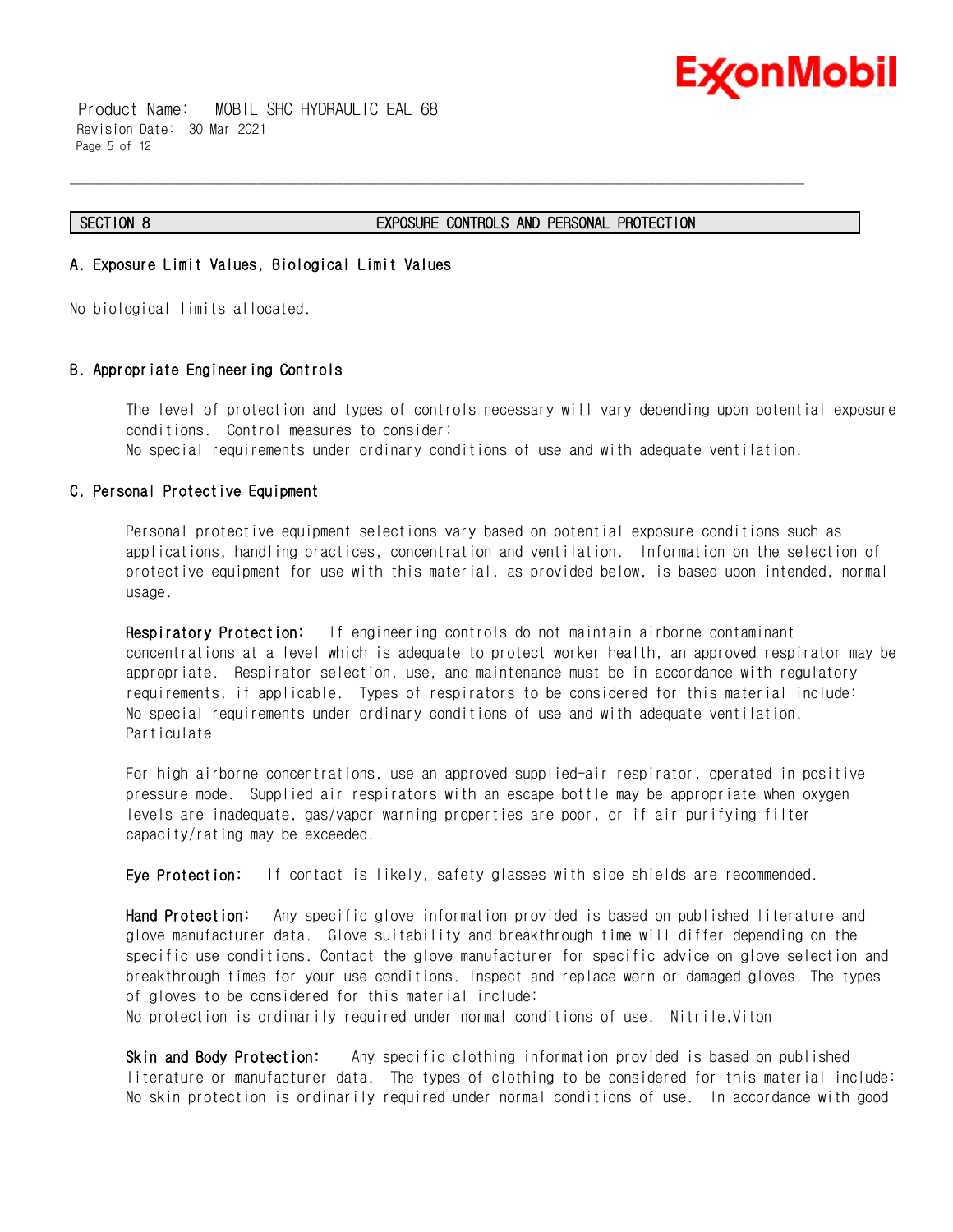

 Product Name: MOBIL SHC HYDRAULIC EAL 68 Revision Date: 30 Mar 2021 Page 6 of 12

\_\_\_\_\_\_\_\_\_\_\_\_\_\_\_\_\_\_\_\_\_\_\_\_\_\_\_\_\_\_\_\_\_\_\_\_\_\_\_\_\_\_\_\_\_\_\_\_\_\_\_\_\_\_\_\_\_\_\_\_\_\_\_\_\_\_\_\_\_\_\_\_\_\_\_\_\_\_\_\_\_\_\_\_\_\_\_\_\_\_\_\_\_\_\_\_\_\_\_\_\_\_\_\_\_\_\_\_\_\_\_\_\_\_\_\_\_\_ industrial hygiene practices, precautions should be taken to avoid skin contact.

**Specific Hygiene Measures:** Always observe good personal hygiene measures, such as washing after handling the material and before eating, drinking, and/or smoking. Routinely wash work clothing and protective equipment to remove contaminants. Discard contaminated clothing and footwear that cannot be cleaned. Practice good housekeeping.

# **Environmental Controls**

 Comply with applicable environmental regulations limiting discharge to air, water and soil. Protect the environment by applying appropriate control measures to prevent or limit emissions.

# **SECTION 9 PHYSICAL AND CHEMICAL PROPERTIES**

**Note: Physical and chemical properties are provided for safety, health and environmental considerations only and may not fully represent product specifications. Contact the Supplier for additional information.**

**A. Appearance Physical State:** Liquid **Color:** Amber **B. Odor:** Characteristic **C. Odor Threshold:** N/D **D. pH:** N/A **E. Melting Point:** N/A  **Freezing Point:** N/D **F. Initial Boiling Point / Range:** > 316°C (600°F) [Estimated] **G. Flash Point [Method]:** 275°C (527°F) [ ASTM D-92] **H. Evaporation Rate (n-butyl acetate = 1):** N/D **I. Flammability (Solid, Gas):** N/A **J. Flammable Limits (Approximate volume % in air):** LEL: 0.9 UEL: 7.0 [Estimated] **K. Vapor Pressure:** < 0.013 kPa (0.1 mm Hg) at 20 °C **L. Solubility in Water:** Negligible **M. Vapor Density (Air = 1):** > 2 at 101 kPa **N. Relative Density (at 15 °C):** 0.93 **O. Log Pow (n-Octanol/Water Partition Coefficient):** > 3.6 **P. Autoignition Temperature:** N/D **Q. Decomposition Temperature:** N/D **R. Viscosity:** 69.3 cSt (69.3 mm2/sec) at 40 °C | 10.7 cSt (10.7 mm2/sec) at 100°C **S. Molecular Weight:** N/D

**Other Information**

**Pour Point:** -42°C (-44°F)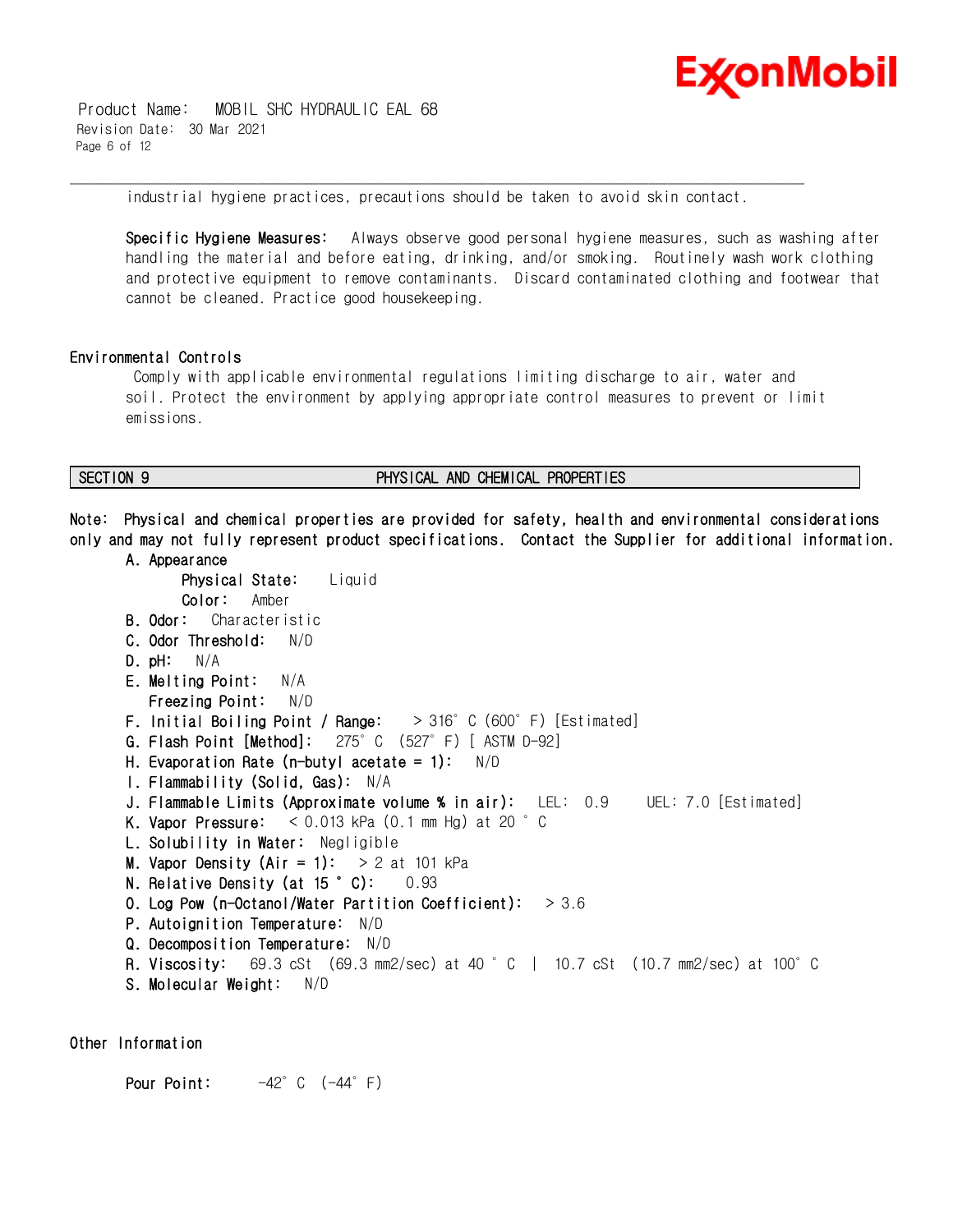

 Product Name: MOBIL SHC HYDRAULIC EAL 68 Revision Date: 30 Mar 2021 Page 7 of 12

### \_\_\_\_\_\_\_\_\_\_\_\_\_\_\_\_\_\_\_\_\_\_\_\_\_\_\_\_\_\_\_\_\_\_\_\_\_\_\_\_\_\_\_\_\_\_\_\_\_\_\_\_\_\_\_\_\_\_\_\_\_\_\_\_\_\_\_\_\_\_\_\_\_\_\_\_\_\_\_\_\_\_\_\_\_\_\_\_\_\_\_\_\_\_\_\_\_\_\_\_\_\_\_\_\_\_\_\_\_\_\_\_\_\_\_\_\_\_ **SECTION 10 STABILITY AND REACTIVITY**

- **A. Chemical Stability and Possibility of Hazard Reactions Chemical Stability:** Material is stable under normal conditions.  **Possibility of Hazardous Reactions:** Hazardous polymerization will not occur.
- **B. Conditions to Avoid:** Excessive heat. High energy sources of ignition.
- **C. Incompatible Materials:** Alkalies, Strong oxidizers
- **D. Hazardous Decomposition Products:** Material does not decompose at ambient temperatures.

### **SECTION 11 TOXICOLOGICAL INFORMATION**

**A. Information on Likely Routes of Exposure** No data available

# **B. Information on Health Hazards**

# **Acute Toxicity (Inhalation):**

### Product

No end point data for material. Minimally Toxic. Based on assessment of the components.

Inhalation Irritation: No end point data for material. Negligible hazard at ambient/normal handling temperatures.

# **Acute Toxicity (Ingestion):**

Product

No end point data for material. Minimally Toxic. Based on assessment of the components.

# **Acute Toxicity (Dermal)**

Product

No end point data for material. Minimally Toxic. Based on assessment of the components.

### **Skin corrosion/irritation**

Product

No end point data for material. Negligible irritation to skin at ambient temperatures. Based on assessment of the components.

# **Serious eye damage/irritation**

Product

No end point data for material. May cause mild, short-lasting discomfort to eyes. Based on assessment of the components.

# **Respiratory sensitization**

Product

No end point data for material. Not expected to be a respiratory sensitizer.

# **Skin sensitization**

Product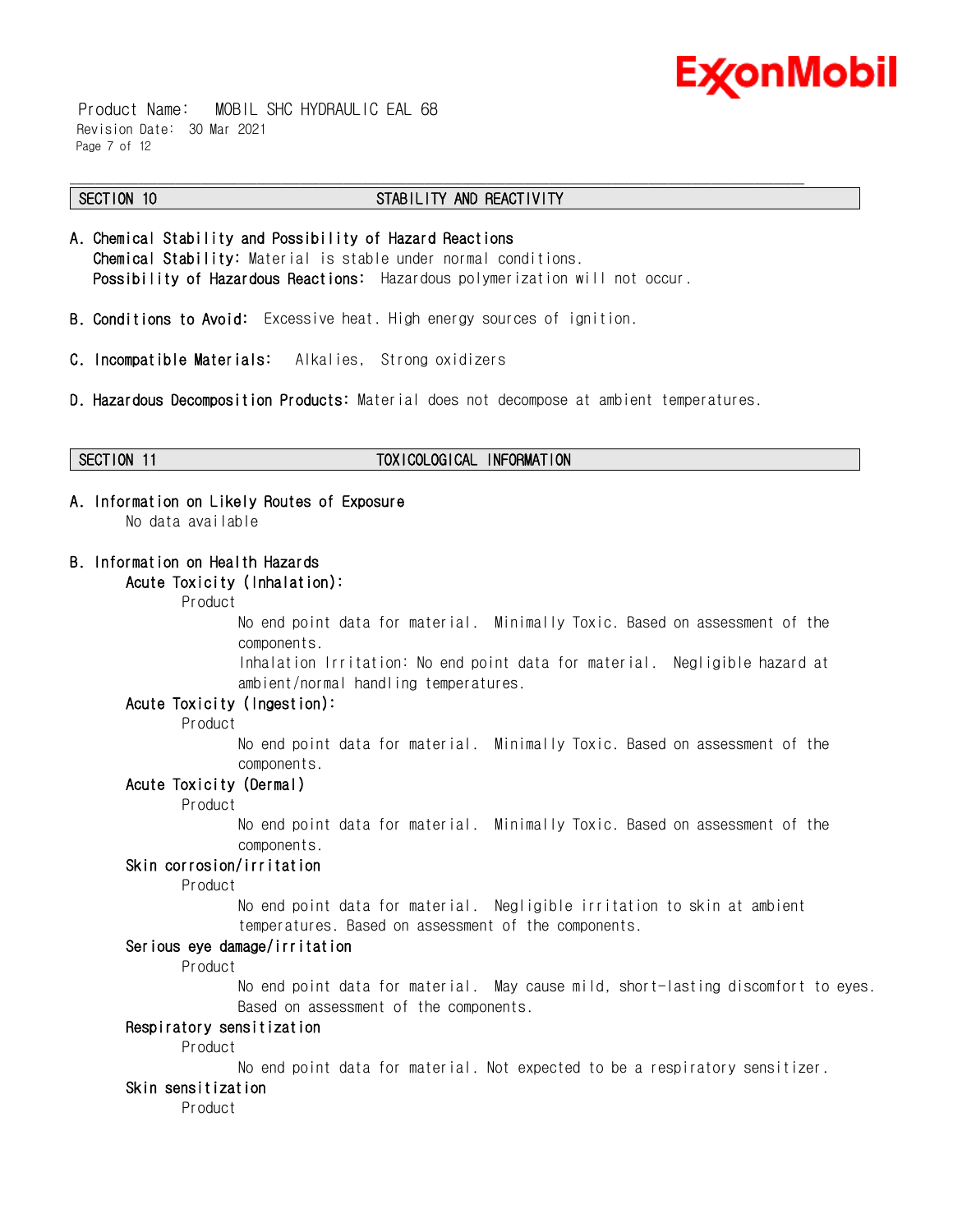

 Product Name: MOBIL SHC HYDRAULIC EAL 68 Revision Date: 30 Mar 2021 Page 8 of 12

> No end point data for material. Not expected to be a skin sensitizer. Based on assessment of the components.

\_\_\_\_\_\_\_\_\_\_\_\_\_\_\_\_\_\_\_\_\_\_\_\_\_\_\_\_\_\_\_\_\_\_\_\_\_\_\_\_\_\_\_\_\_\_\_\_\_\_\_\_\_\_\_\_\_\_\_\_\_\_\_\_\_\_\_\_\_\_\_\_\_\_\_\_\_\_\_\_\_\_\_\_\_\_\_\_\_\_\_\_\_\_\_\_\_\_\_\_\_\_\_\_\_\_\_\_\_\_\_\_\_\_\_\_\_\_

# **Carcinogenicity**

Product

No end point data for material. Not expected to cause cancer. Based on assessment of the components.

### **Germ cell mutagenicity**

Product

No end point data for material. Not expected to be a germ cell mutagen. Based on assessment of the components.

### **Reproductive toxicity**

Product

No end point data for material. Not expected to be a reproductive toxicant. Based on assessment of the components.

# **Specific target organ toxicity - single exposure**

Product

No end point data for material. Not expected to cause organ damage from a single exposure.

### **Specific target organ toxicity - repeat exposure**

Product

No end point data for material. Not expected to cause organ damage from prolonged or repeated exposure. Based on assessment of the components.

### **Aspiration hazard**

Product

Data available. Not expected to be an aspiration hazard. Based on physico-chemical properties of the material.

# **Other Information**

### **Contains:**

Synthetic base oils: Not expected to cause significant health effects under conditions of normal use, based on laboratory studies with the same or similar materials. Not mutagenic or genotoxic. Not sensitizing in test animals and humans.

**IARC Classification: The following ingredients are cited on the lists below:** None.

|              | --REGULATORY LISTS SEARCHED-- |               |
|--------------|-------------------------------|---------------|
| $1 = IARG$ 1 | $2 = IARC$ 2A                 | $3 = IARC 2B$ |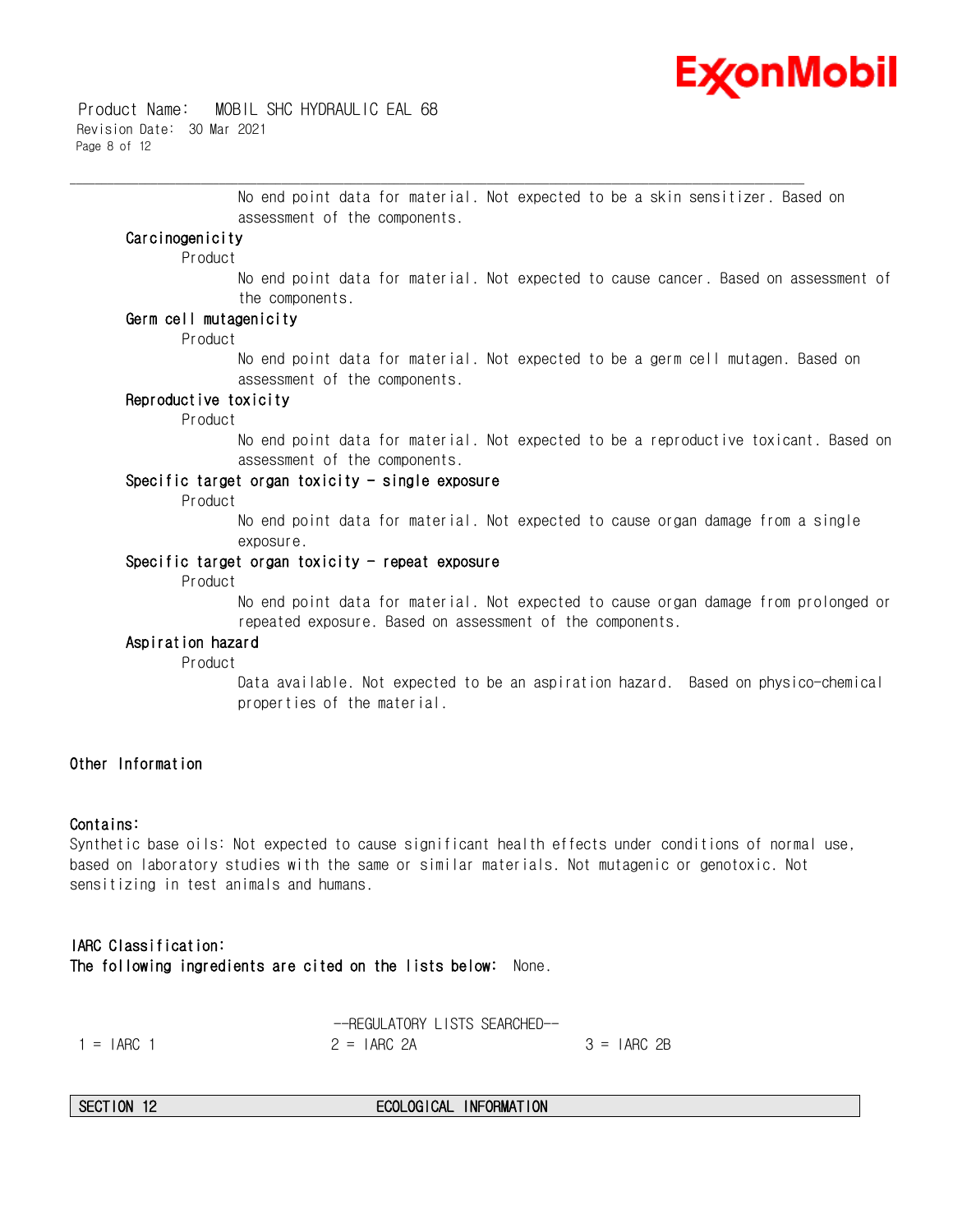

 Product Name: MOBIL SHC HYDRAULIC EAL 68 Revision Date: 30 Mar 2021 Page 9 of 12

 The information given is based on data for the material, components of the material, or for similar materials, through the application of bridging principals.

\_\_\_\_\_\_\_\_\_\_\_\_\_\_\_\_\_\_\_\_\_\_\_\_\_\_\_\_\_\_\_\_\_\_\_\_\_\_\_\_\_\_\_\_\_\_\_\_\_\_\_\_\_\_\_\_\_\_\_\_\_\_\_\_\_\_\_\_\_\_\_\_\_\_\_\_\_\_\_\_\_\_\_\_\_\_\_\_\_\_\_\_\_\_\_\_\_\_\_\_\_\_\_\_\_\_\_\_\_\_\_\_\_\_\_\_\_\_

# **A. Ecotoxicity**

Material -- Not expected to be harmful to aquatic organisms.

# **B. Persistence and Degradability**

# **Biodegradation:**

Material -- Expected to be readily biodegradable.

# **C. Bioaccumulation**

Not determined.

# **D. Mobility**

Base oil component -- Low solubility and floats and is expected to migrate from water to the land. Expected to partition to sediment and wastewater solids.

# **E. Other adverse effects: Not applicable**

# **ECOLOGICAL DATA**

# **Ecotoxicity**

| Test                     | Duration | Organism Type      | Test Results                     |
|--------------------------|----------|--------------------|----------------------------------|
| Aquatic - Acute Toxicity |          | Bacteria (aerobic) | $EC50 > 1000$ ppm: data for the  |
|                          |          |                    | material                         |
| Aquatic - Acute Toxicity |          | Fish               | $LC50 > 1000$ mg/l: data for the |
|                          |          |                    | material                         |
| Aquatic - Acute Toxicity |          | Invertebrate       | $EC50 > 1000$ mg/l: data for the |
|                          |          |                    | material                         |

# **SECTION 13 DISPOSAL CONSIDERATIONS**

# **A. Disposal methods**

Disposal recommendations based on material as supplied. Disposal must be in accordance with current applicable laws and regulations, and material characteristics at time of disposal.

# **B. Disposal precautions**

 Product is suitable for burning in an enclosed controlled burner for fuel value or disposal by supervised incineration at very high temperatures to prevent formation of undesirable combustion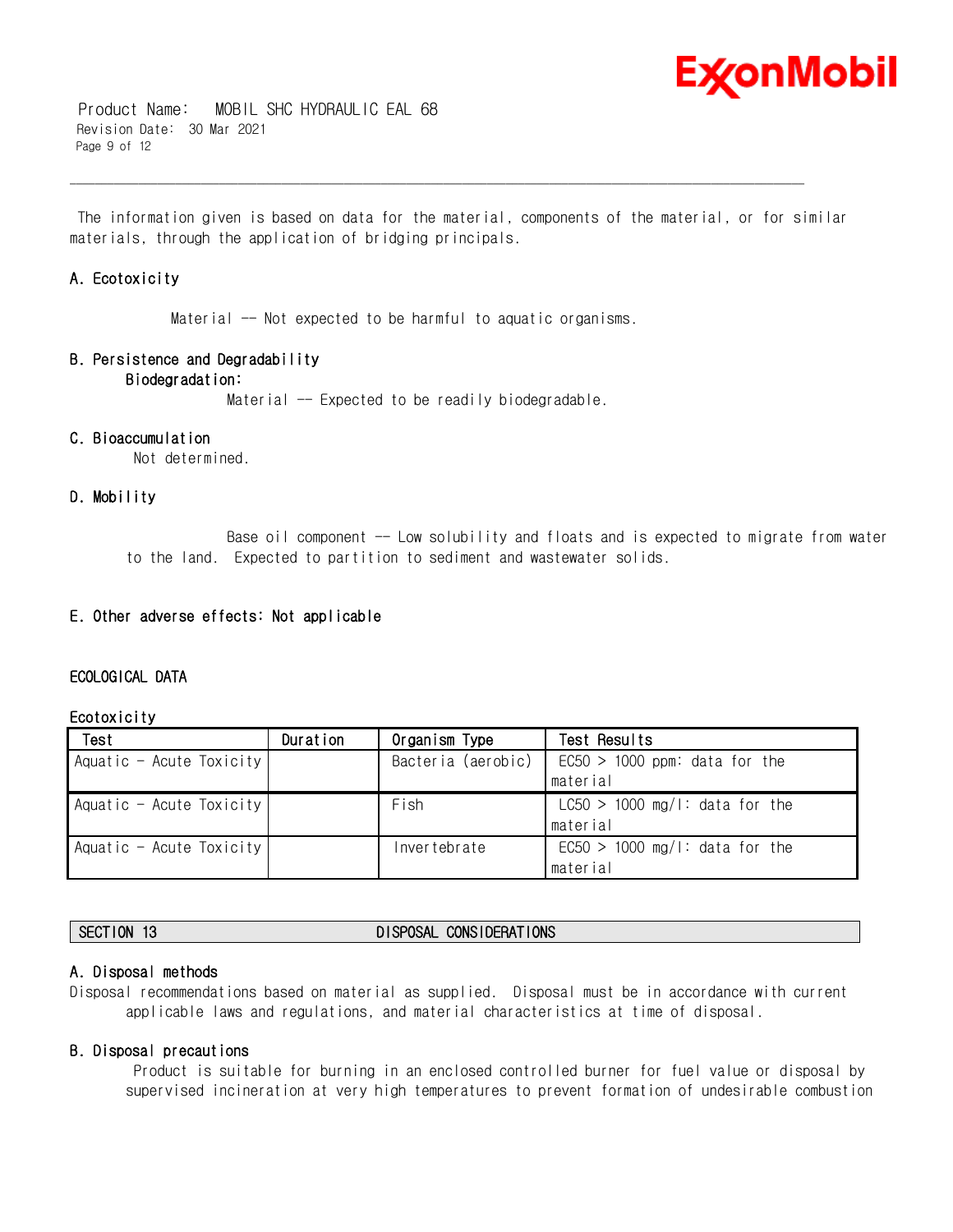

 Product Name: MOBIL SHC HYDRAULIC EAL 68 Revision Date: 30 Mar 2021 Page 10 of 12

> products. Protect the environment. Dispose of used oil at designated sites. Minimize skin contact. Do not mix used oils with solvents, brake fluids or coolants.

**Empty Container Warning** Empty Container Warning (where applicable): Empty containers may contain residue and can be dangerous. Do not attempt to refill or clean containers without proper instructions. Empty drums should be completely drained and safely stored until appropriately reconditioned or disposed. Empty containers should be taken for recycling, recovery, or disposal through suitably qualified or licensed contractor and in accordance with governmental regulations. DO NOT PRESSURISE, CUT, WELD, BRAZE, SOLDER, DRILL, GRIND, OR EXPOSE SUCH CONTAINERS TO HEAT, FLAME, SPARKS, STATIC ELECTRICITY, OR OTHER SOURCES OF IGNITION. THEY MAY EXPLODE AND CAUSE INJURY OR DEATH.

### SECTION 14 **TRANSPORT INFORMATION**

\_\_\_\_\_\_\_\_\_\_\_\_\_\_\_\_\_\_\_\_\_\_\_\_\_\_\_\_\_\_\_\_\_\_\_\_\_\_\_\_\_\_\_\_\_\_\_\_\_\_\_\_\_\_\_\_\_\_\_\_\_\_\_\_\_\_\_\_\_\_\_\_\_\_\_\_\_\_\_\_\_\_\_\_\_\_\_\_\_\_\_\_\_\_\_\_\_\_\_\_\_\_\_\_\_\_\_\_\_\_\_\_\_\_\_\_\_\_

**REGULATION ON SHIP-TRANSPORTATION AND STORAGE OF DANGEROUS SUBSTANCES (SEA (IMDG))** Not Regulated for Sea Transport according to IMDG-Code

- **A. UN Number:** Not applicable
- **B. Proper Shipping Name:** Not applicable
- **C. Hazard Class & Division:** Not applicable
- **D. Packing Group:** Not applicable
- **E. Marine Pollutant:** Not applicable

**F. Special Precautions which a user needs to be aware of, or needs to comply with, in connection with transport or conveyance:** Not applicable

**LAND (ADR/RID)** Not Regulated for Land Transport

- **A. UN Number:** Not applicable
- **B. Proper Shipping Name:** Not applicable
- **C. Hazard Class & Division:** Not applicable
- **D. Packing Group:** Not applicable
- **E. Marine pollutants:** Only applicable for sea transport

**F. Special Precautions which a user needs to be aware of, or needs to comply with, in connection with transport or conveyance:** Not applicable

**AIR (IATA)** Not Regulated for Air Transport

- **A. UN Number:** Not applicable
- **B. Proper Shipping Name:** Not applicable
- **C. Hazard Class & Division:** Not applicable
- **D. Packing Group:** Not applicable
- **E. Marine pollutants:** Only applicable for sea transport
- **F. Special Precautions which a user needs to be aware of, or needs to comply with, in connection with transport or conveyance:** Not applicable

### **SECTION 15 REGULATORY INFORMATION**

**This material is not considered hazardous according to Korean GHS classification criteria.**

**Regulatory Status and Applicable Laws and Regulations**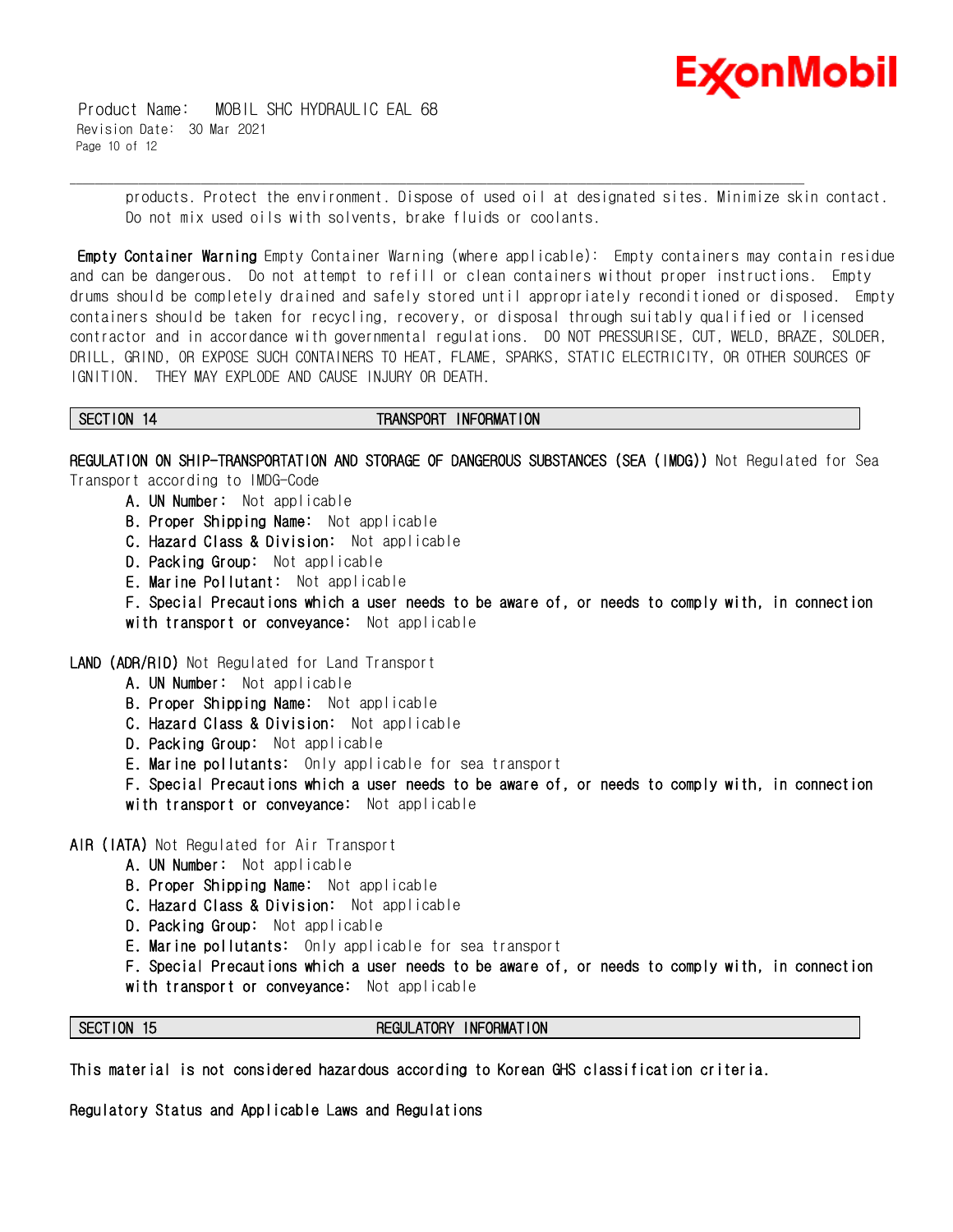

 Product Name: MOBIL SHC HYDRAULIC EAL 68 Revision Date: 30 Mar 2021 Page 11 of 12

**A. Industrial Safety & Health Act : Prohibited, Subject to an Approval for Manufacturing and Controlled Hazardous Substances:** None.

\_\_\_\_\_\_\_\_\_\_\_\_\_\_\_\_\_\_\_\_\_\_\_\_\_\_\_\_\_\_\_\_\_\_\_\_\_\_\_\_\_\_\_\_\_\_\_\_\_\_\_\_\_\_\_\_\_\_\_\_\_\_\_\_\_\_\_\_\_\_\_\_\_\_\_\_\_\_\_\_\_\_\_\_\_\_\_\_\_\_\_\_\_\_\_\_\_\_\_\_\_\_\_\_\_\_\_\_\_\_\_\_\_\_\_\_\_\_

- **B. Chemicals Control Act : Toxic, Banned and Restricted Toxic Chemicals, Authorization substances, Accidental Release Prevention Substances and Priority Existing Chemicals to Registration:** None.
- **C. ACT ON THE SAFETY CONTROL OF HAZARDOUS SUBSTANCES:** Not applicable.
- **D. Waste Control Act:** Waste Oil is a designated waste.
- **E. Other requirements in domestic and other countries**

**Listed or exempt from listing/notification on the following chemical inventories :** AIIC, DSL, ENCS, IECSC, KECI, PICCS, TCSI, TSCA

### **SECTION 16 OTHER INFORMATION**

**A. Information sources and references:** Sources of information used in preparing this SDS included one or more of the following: results from in house or supplier toxicology studies, CONCAWE Product Dossiers, publications from other trade associations, such as the EU Hydrocarbon Solvents REACH Consortium, U.S. HPV Program Robust Summaries, the EU IUCLID Data Base, U.S. NTP publications, and other sources, as appropriate.

- **B. The first Issuing date:** Dec 13,2017
- **C. Revision number and latest revision date Revision Date:** 30 Mar 2021
- **D. Others**

**N/D = Not determined, N/A = Not applicable**

**THIS SAFETY DATA SHEET CONTAINS THE FOLLOWING REVISIONS:**MSDS reformatted and Implementation of new GHS adoption according to regulation requirements.

 The information and recommendations contained herein are, to the best of ExxonMobil's knowledge and belief, accurate and reliable as of the date issued. You can contact ExxonMobil to insure that this document is the most current available from ExxonMobil. The information and recommendations are offered for the user's consideration and examination. It is the user's responsibility to satisfy itself that the

--------------------------------------------------------------------------------------------------------